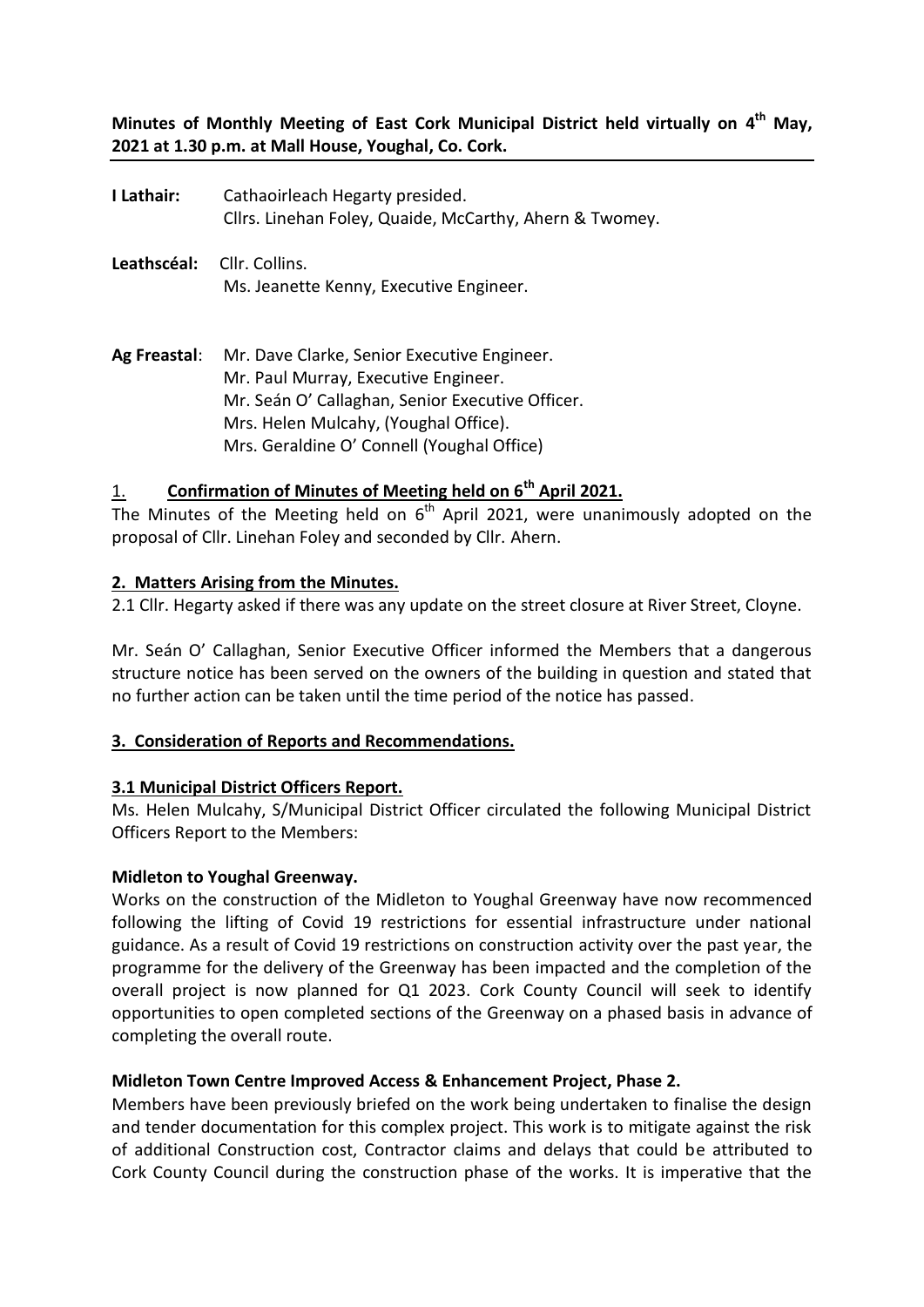tender documentation issued is as comprehensive and complete as possible to enable contractors to submit fixed tenders prices and remove uncertainty. The final review of the documentation is underway and the intention is to advertise the construction contract in Q2 2021. Subject to the completion of a successful tender process, construction should commence in Q3 2021 with completion in Q1 2023.

## **Front Strand Public Convenience & Lifeguard Facility.**

The tender process for this development was deemed unsuccessful and the decision was made to retender. The contract will be re-advertised on Friday the  $30<sup>th</sup>$  of April with a closing date of the  $31<sup>st</sup>$  of May. Members will be kept updated on the tender process.

Youghal RRDF Application (Courthouse) – and Public Realm.

This project involves the regeneration of the Town Centre through public realm renewal and the development of a future vision for the discussed former Courthouse. This funding also provided for the acquisition of the former soup kitchen property which has now been completed.

The Stage 1 Report on the redevelopment of the former Courthouse building incorporating the adjoining discussed shed has been finalised and will now move on to detailed design and planning. The redevelopment will provide a new lease of life for two unused buildings.

The main concept for the refurbished building is a permanent exhibition of a unique collection of household items of historical and social importance spanning the century 1850 to 1950. This collection has been acquired by the Council.

CCC has advertised for specialist external consultants to join CCC's architect led design team for the refurbishment and re-development of the courthouse and soup kitchen.

All tenders have been returned across multiple individual competitions and are currently under assessment. Letters will go out to tenderers this week requesting the submission of supporting documentation. A final tender report and recommendation will be issued by May  $14^{th}$ .

Initial work has commenced on the scope and design of the public realm enhancements.

## **Town & Village Renewal Scheme, 2020.**

Glenbower Wood.

An application for funding to facilitate the replacement of 3 no. footbridges in Glenbower Wood, Killeagh, was successful and the Department allocated €36,000 to this Project. The Council is liaising with the Community and the procurement of the works will commence as soon as construction restrictions as a result of Covid 19 are lifted.

## **Town & Village Renewal Scheme 2020 Accelerated Measures in Response to Covid-19**

Old Bridewell Gaol, Youghal

The Council was successful and received a grant of €38,000 for a joint Cork County Council, Youghal Tidy Towns and Tesco Youghal proposal to develop a community garden at the Old Bridewell Gaol, Mill Road, Youghal. The project will consist of a gated community garden including an urban orchard, raised beds, seating and courtyard. Detailed design complete. Tenders have been received and are currently being assessed. Work will commence as soon as restrictions on construction works are lifted.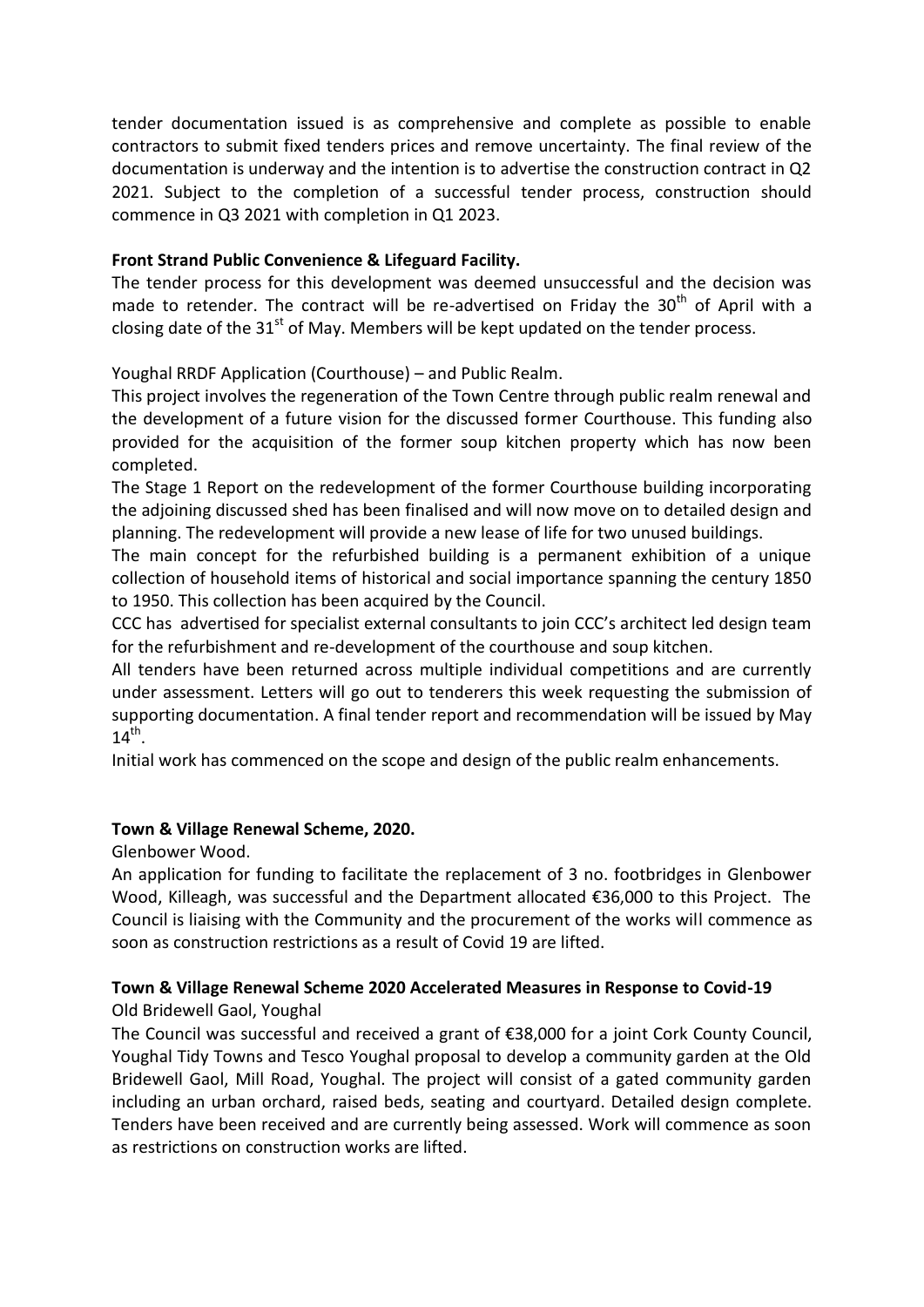## **Castlemartyr.**

A grant of €25,000 was approved to part fund the development of a linear walkway from Castlemartyr village along the Ladysbridge road to the entrance to Castlemartyr Resort. This project will be undertaken as part of the Village Enhancement Scheme for 2020. A detailed design is currently being drawn up.

## **Phase 2 of Youghal Boardwalk.**

Members will be aware of the significant progress made on Phase 2 of the Boardwalk from Claycastle to Redbarn, which has been the subject of very positive comment. Works are almost complete.

## **Outdoor Recreation Infrastructure Scheme.**

This Municipal District submitted two applications for funding:-

Measure 1 – Pathway to Whitebay beach, Roches Point. This application was successful and €20,000 was awarded. The works are now 100% complete.

Measure 2 – Peoples Path, Whitegate/Rostellan: An application for works costing €223,000 was submitted but the application was unsuccessful.

## **Village Enhancement Scheme 2021**

Members are aware that this is a Council funded scheme aimed at enhancement in the key villages in the Municipal District. The value of the works cannot exceed €68,500. Members can also include villages from 2021.

2017 Key Village Cloyne – Community Car Park

2018 Key Village Whitegate/Aghada – Enhancements to village green area. Funding set aside for works to be undertaken post Irish Water works.

2019 Key Village Killeagh – Community Car Park

2020 Key Village Castlemartyr – amenity walkway from village to Resort Hotel / Forestry Area.

The Villages in the Municipal District are Mogeely, Dungourney, Ladysbridge, Ballymacoda, Shanagarry/Garryvoe, Saleen, Ballycotton and Churchtown South. Members can submit proposals for consideration to the Municipal District Officer.

## **New Library for Youghal**

Cork County Council has secured funding to the value of  $E4,822,511$  for two projects in the Government's Rural Regeneration and Development Fund (RRDF).

Youghal has received one of the highest funding allocations at €4,048,511 with Cork County Council providing an additional  $\epsilon$ 449,835, for a new town library. A collection of derelict buildings on North Main Street will be renovated and extended to create a modern and fully restored library. The new library will reinvigorate the town centre and provide essential community facilities and services, including remote learning resources and an accessible public space in the town for residents and visitors.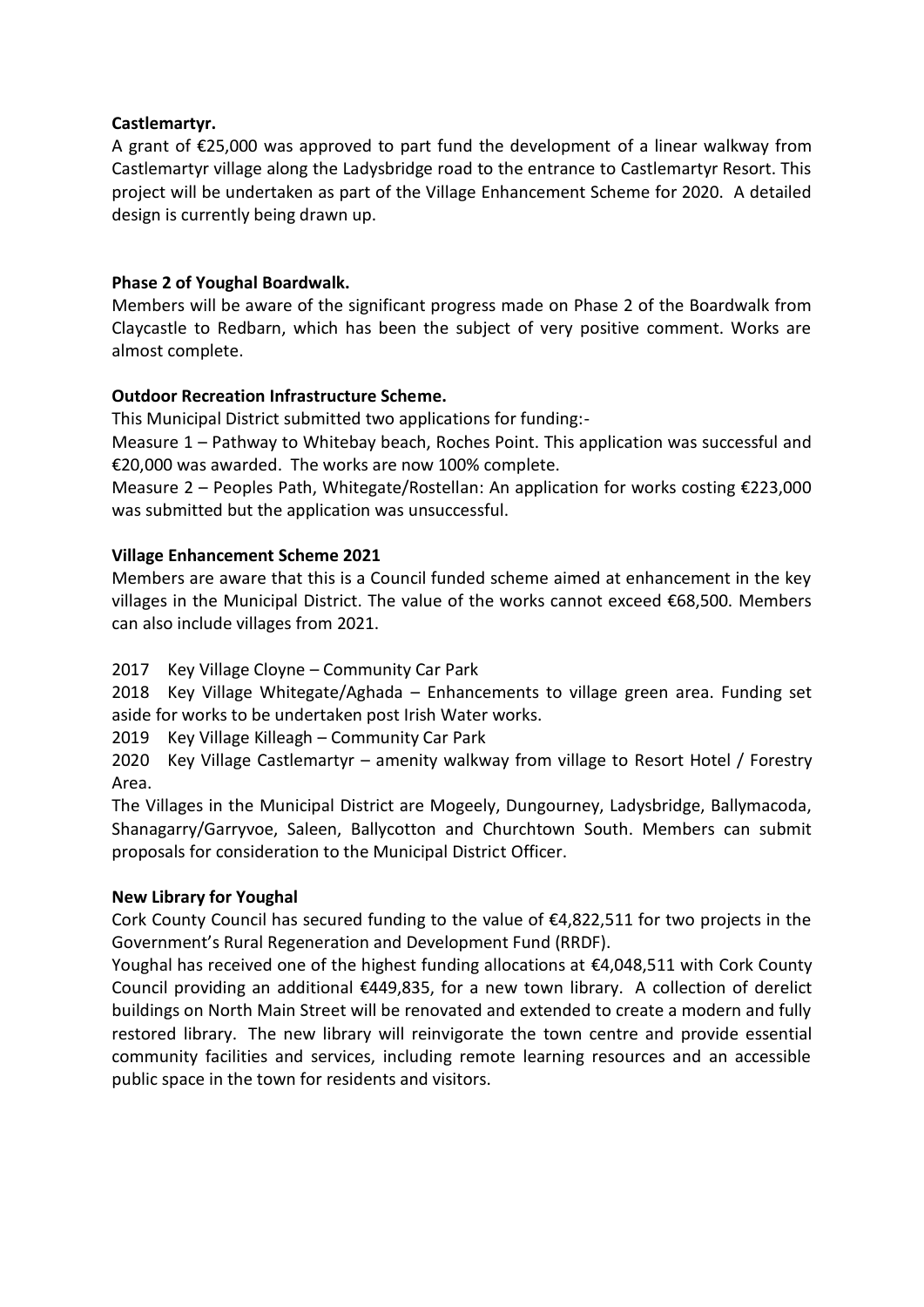#### **Water Sports Facility for Claycastle**

Garrylucas and Claycastle Beaches to benefit from new Water Sports Activity Facilities. Cork County Council has welcomed the announcement by the Minister for Tourism, Culture, Arts, Gaeltacht, Sport and Media, Catherine Martin, that Cork County will benefit from the construction of Water Sports Activity Facility Centre's at Garrylucas and Claycastle beaches. This follows applications by Cork County Council in December 2020 under the Fáilte Ireland 'Platforms for Growth' Water Sports Activity Facility Centre's funding call. The funding approvals will facilitate the construction of new state-of-the-art facilities at both locations, the key components of which will be sustainable and accessible design, toilet & shower provision, all weather changing facilities, secure storage, induction space and equipment wash down facilities.

The facilities will be of great benefit to the existing water sports activity businesses who operate from the two beaches and will also encourage new businesses to offer services from both locations.

This report was marked as read.

## **3.2 Disposal of land at Killeagh Road Mogeely.**

Before notice is given to the Members of Cork County Council in relation to the proposed disposal of property in East Cork the matter is brought to the attention of the Members for the East Cork Municipal District for their consideration. Details are set out in the attached draft notice.

| Situation:                            | Killeagh Road,<br>Mogeely<br>Co. Cork.                     |
|---------------------------------------|------------------------------------------------------------|
| Area:                                 | As outlined in Red on File Plan CK46985                    |
| From Whom Acquired:                   | Nora Kennedy - in Cork County Council ownership since 2012 |
| To Whom It Is Proposed<br>To Dispose: | Eamonn Hickey                                              |
| Consideration:                        | €195,000.00                                                |

On the proposal of Cllr. Linehan Foley which was seconded by Cllr. Hegarty the Members had no objection to the proposal.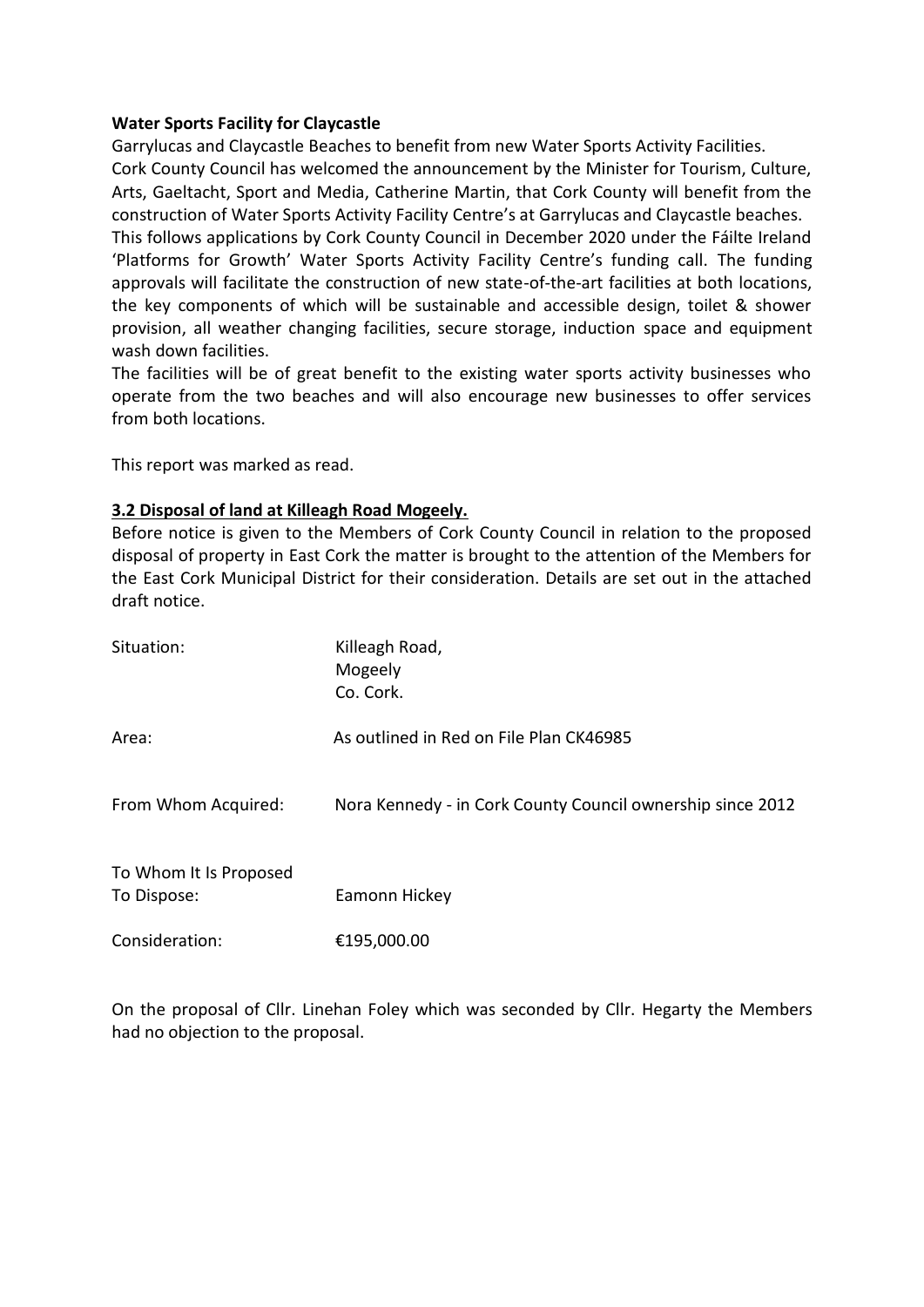## **3.3 East Cork Municipal District Roads Programme Progress Report.**

Mr. Dave Clarke, Senior Executive Engineer circulated the following East Cork MD Regional & Local Roads (Restoration Improvement & Restoration Maintenance) Programme 2021 to the Members.

| Funding<br>Grant           | Project<br><b>Number</b> | Road<br><b>Class</b> | <b>Road Number</b> | Road Name and<br><b>Townland</b><br>or      | Length of<br>Work (m) | % Completed |
|----------------------------|--------------------------|----------------------|--------------------|---------------------------------------------|-----------------------|-------------|
| <b>Category</b>            |                          |                      |                    | <b>Name</b>                                 |                       |             |
| Restoration                | RM <sub>1</sub>          | <b>LP</b>            | L-3602             | East Cork $-$ L-3602                        | 2233                  | 0%          |
| Maintenance                |                          |                      |                    | (part) Kearney's X                          |                       |             |
|                            |                          |                      |                    | to Moanbaun                                 |                       |             |
| Restoration                | RM <sub>2</sub>          | LS.                  | L-7609             | East Cork $-$ L-7609                        | 2515                  | 0%          |
| Maintenance                |                          |                      |                    | Pigeonhill<br>to                            |                       |             |
|                            |                          |                      |                    | <b>Brodericks Cross</b>                     |                       |             |
| Restoration                | RM <sub>3</sub>          | LP                   | L-3604-0           | East Cork $-$ L-3604                        | 1480                  | 0%          |
| Maintenance                |                          |                      |                    | (Leamlara<br>to                             |                       |             |
|                            |                          |                      |                    | Condonstown                                 |                       |             |
| Restoration                | RM <sub>4</sub>          | LP                   | L-3601             | East Cork $-$ L3601                         | 3005                  | 0%          |
| Maintenance                |                          |                      |                    | (part) at Rathgire                          |                       |             |
| Restoration                | RM <sub>5</sub>          | R.                   | $R-627$            | East Cork $-$ R627                          | 5047                  | 0%          |
| Maintenance                |                          |                      |                    | (part)                                      |                       |             |
|                            |                          |                      |                    | Donnickmore<br>to                           |                       |             |
|                            |                          |                      |                    | Murleys X                                   |                       |             |
| Restoration                | RM <sub>6</sub>          | LS.                  | L-7804             | East Cork - L7804                           | 2911                  | 0%          |
| Maintenance                |                          |                      |                    | (part)<br>Ballyknockane                     |                       |             |
| Restoration                | RM <sub>7</sub>          | LS.                  | L-7803             | East Cork $-$ L7803                         | 1281                  | 0%          |
| Maintenance                |                          |                      |                    | Kilnafurry                                  |                       |             |
| Restoration                | RM <sub>8</sub>          | LP                   | L-3814             | East Cork - L3814                           | 1125                  | 0%          |
| Maintenance                |                          |                      |                    | (part) Redbarn                              |                       |             |
| Restoration                | RM <sub>9</sub>          | LS.                  | L-7861             | East Cork - L-7861                          | 1524                  | 0%          |
| Maintenance                |                          |                      |                    | <b>Pilmore Road</b>                         |                       |             |
| Restoration                | <b>RM 10</b>             | LP                   | L-3816             | East Cork $-$ L-3816                        | 1065                  | 0%          |
| Maintenance                |                          |                      |                    | (part)                                      |                       |             |
|                            |                          |                      |                    | <b>Ballymacoda</b><br>to<br>Knockadoon Road |                       |             |
| Restoration                | <b>RM 11</b>             | LP, LS               | L-3630             | East Cork $-$ L3630                         | 1702                  | 0%          |
| Maintenance                |                          |                      |                    | Stacks Cross to                             |                       |             |
|                            |                          |                      |                    | Knockasturkeen                              |                       |             |
| Restoration                | <b>RM 12</b>             | <b>LP</b>            | L-3818             | East Cork $-$ L3818                         | 2600                  | 0%          |
| Maintenance                |                          |                      |                    | (part) Ballyrussell                         |                       |             |
|                            |                          |                      |                    | to Loughane                                 |                       |             |
| Restoration                | <b>RM 13</b>             | LS.                  | L-7683             | East Cork $-$ L7663                         | 1800                  | 0%          |
| Maintenance                |                          |                      |                    | (part) Monagoul                             |                       |             |
|                            |                          |                      |                    | to Ballyduff                                |                       |             |
| Restoration                | <b>RM 14</b>             | <b>LP</b>            | L-3642             | East Cork - L3642<br>(part) Ballyvaloon     | 705                   | 0%          |
| Maintenance<br>Restoration | <b>RM 15</b>             | R                    | R-630              | East Cork $-$ R630                          | 2267                  | 0%          |
| Maintenance                |                          |                      |                    | Whitewell<br>to                             |                       |             |
|                            |                          |                      |                    | Rostellan                                   |                       |             |
|                            |                          |                      |                    | Shanagarry                                  |                       |             |
|                            |                          |                      |                    | <b>RESTORATION MAINTENANCE SUBTOTAL =</b>   | 31,260                |             |
| Restoration                | RI <sub>1</sub>          | LP                   | L-3601             | East Cork $-$ L3601                         | 1658                  | 0%          |
| Improvement                |                          |                      |                    | Monaleen                                    |                       |             |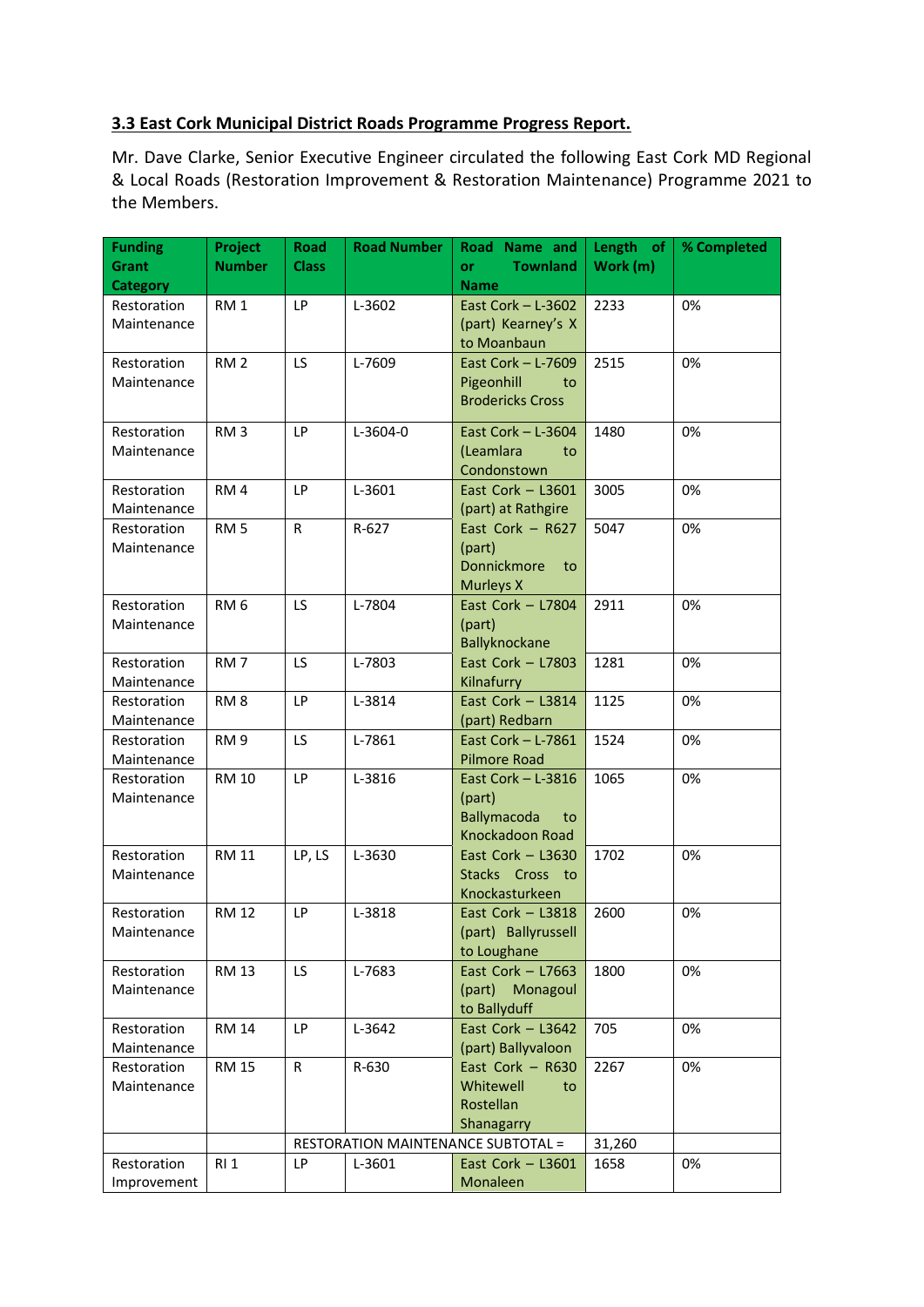| Restoration | RI <sub>2</sub> | <b>LS</b>    | L-7834  | East Cork $-$ L7834                       | 1906   | 80%                 |
|-------------|-----------------|--------------|---------|-------------------------------------------|--------|---------------------|
| Improvement |                 |              |         | Coolcap                                   |        |                     |
| Restoration | RI <sub>3</sub> | LT           | L-38061 | East<br>Cork                              | 400    | 0%                  |
| Improvement |                 |              |         | L38061<br>(part)                          |        |                     |
|             |                 |              |         | High<br>Road                              |        |                     |
|             |                 |              |         | Killeagh                                  |        |                     |
| Restoration | RI4             | LS           | L-7839  | East Cork - L7839                         | 800    | 0%                  |
| Improvement |                 |              |         | <b>Dishane</b>                            |        |                     |
| Restoration | RI <sub>5</sub> | LS           | L-7828  | East Cork - L7828                         | 1491   | 0%                  |
| Improvement |                 |              |         | <b>Ballyglavin</b>                        |        |                     |
| Restoration | RI <sub>6</sub> | LS           | L-9509  | East Cork - L9509                         | 80     | <b>Tender Stage</b> |
| Improvement |                 |              |         | (part) Sweetfield                         |        |                     |
|             |                 |              |         | Estate                                    |        |                     |
| Restoration | RI <sub>7</sub> | LP           | L-3813  | East Cork $-$ L3813                       | 1387   | 0%                  |
| Improvement |                 |              |         | <b>Beanfield</b><br>Cross                 |        |                     |
|             |                 |              |         | towards Gortroe                           |        |                     |
| Restoration | <b>RI8</b>      | <b>LP</b>    | L-38165 | East Cork $-$ L3816                       | 1400   | <b>Tender Stage</b> |
| Improvement |                 |              |         | (part)                                    |        |                     |
|             |                 |              |         | Knockadoon                                |        |                     |
| Restoration | <b>RI9</b>      | R            | R-633   | East Cork $-$ R633                        | 2000   | <b>Tender Stage</b> |
| Improvement |                 |              |         | Lisquinlan                                |        |                     |
| Restoration | <b>RI 10</b>    | R            | R-629   | East Cork $-$ R629                        | 306    | <b>Tender Stage</b> |
| Improvement |                 |              |         | Approach<br>to                            |        |                     |
|             |                 |              |         | Ballycotton                               |        |                     |
| Restoration | <b>RI 11</b>    | LP           | L-3642  | East Cork $-$ L3642                       | 931    | <b>Tender Stage</b> |
| Improvement |                 |              |         | Ballyvaloon                               |        |                     |
| Restoration | <b>RI 12</b>    | LP           | L-3630  | East Cork $-$ L3620                       | 1850   | 20%                 |
| Improvement |                 |              |         | Stacks X to R629                          |        |                     |
|             |                 |              |         | <b>Ballymaloe</b>                         |        |                     |
| Restoration | <b>RI 13</b>    | <b>LP</b>    | L-3809  | East Cork $-$ L3809                       | 2000   | <b>Tender Stage</b> |
| Improvement |                 |              |         | Kilmountain X to<br>Mogeely               |        |                     |
| Restoration | <b>RI 14</b>    | LP           | L-3628  | East Cork $-$ L3628                       | 210    | <b>Tender Stage</b> |
| Improvement |                 |              |         | Whiterock (part)+                         |        |                     |
|             |                 |              |         | <b>Thades Cross</b>                       |        |                     |
| Restoration | <b>RI 15</b>    | LP           | L-3626  | East Cork $-$ L3626                       | 850    | 0%                  |
| Improvement |                 |              |         | 'Rocky Road' at                           |        |                     |
|             |                 |              |         | Copperingerstown                          |        |                     |
| Restoration | <b>RI 16</b>    | LS.          | L-7650  | East Cork $-$ L7650                       | 1299   | 0%                  |
| Improvement |                 |              |         | Carrigagour                               |        |                     |
| Restoration | <b>RI 17</b>    | $\mathsf{R}$ | R-630   | East Cork - R630                          | 672    | <b>Tender Stage</b> |
| Improvement |                 |              |         | Loughatalia<br>to                         |        |                     |
|             |                 |              |         | Rosehill                                  |        |                     |
| Restoration | <b>RI 18</b>    | LS.          | L-9402  | East Cork - L9402                         | 156    | <b>Tender Stage</b> |
| Improvement |                 |              |         | Park<br><b>Street</b>                     |        |                     |
|             |                 |              |         | Midleton                                  |        |                     |
|             |                 |              |         | <b>RESTORATION IMPROVEMENT SUBTOTAL =</b> | 19,396 |                     |
|             |                 |              |         |                                           |        |                     |

# By Cork County Council

## By Contractor

This report was marked as read.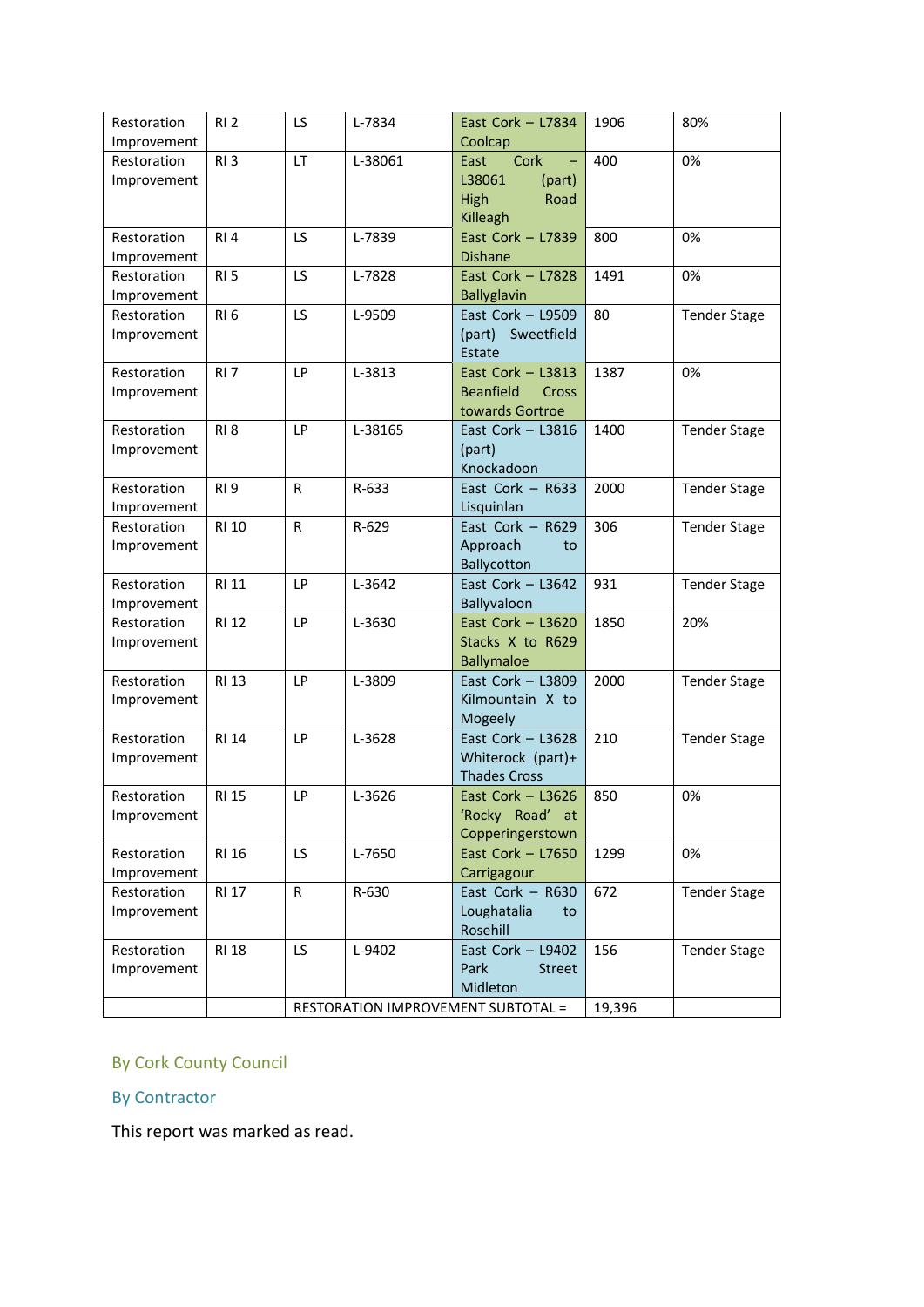## **3.4 East Cork Municipal District Footpath Programme.**

Mr. Dave Clarke, Senior Executive Engineer circulated the following proposed list of works for the East Cork Footpath Programme 2021.

|                |                                                  |                         | <b>Approx</b> | <b>Estimated</b> |
|----------------|--------------------------------------------------|-------------------------|---------------|------------------|
| <b>Status</b>  | Location                                         | <b>Type of Works</b>    | Length<br>(m) | Cost $(E)$       |
|                | Marian Terrace (outside                          |                         |               | €2,000.00        |
| $\mathbf{1}$   | #1), Aghada                                      | <b>Replace Existing</b> | 10            |                  |
|                |                                                  | Relocate ESB pole,      |               | €12,500.00       |
| $\overline{2}$ | Lower Aghada (outside                            | modify                  | 5             |                  |
|                | Siddons Court Estate)                            | wall/connect            |               |                  |
|                |                                                  | footpaths               |               |                  |
| 3              | <b>Ballinacurra Village</b>                      | <b>Replace Existing</b> | 85            | €15,000.00       |
| 4              | Ballymacoda Village                              | <b>Replace Existing</b> | 80            | €14,000.00       |
| 5              | St. Coleman's Terrace<br>(outside 19B), Cloyne   | <b>Replace Existing</b> | 12            | €2,100.00        |
| 6              | Rock Street, Cloyne                              | <b>Replace Existing</b> | 30            | €5,250.00        |
| 7              | Chapel Street, Cloyne                            | <b>Replace Existing</b> | 70            | €11,450.00       |
| 8              | Leamlara (by National<br>School)                 | <b>Build Outs</b>       | N/A           | €5,000.00        |
| 9              | Elsinore<br>Estate,<br>Midleton                  | <b>Replace Existing</b> | 150           | €15,000.00       |
| 10             | St. Mary's<br>Road,<br>Midleton                  | <b>Replace Existing</b> | 25            | €5,000.00        |
|                | Junction<br>with<br>$L-7725$                     | <b>Replace Existing</b> |               | €3,000.00        |
| 10             | Cork road (Oatencake),                           |                         | 10            |                  |
|                | Midleton                                         |                         |               |                  |
|                | Road<br>Dwyer's<br>(at                           | <b>Replace Existing</b> |               | €2,000.00        |
| 11             | Industrial<br>entrance to<br>Estate), Midleton   |                         | 10            |                  |
|                | Riversfield<br>Estate,                           | <b>Replace Existing</b> |               | €10,000.00       |
| 11             | Midleton                                         |                         | 50            |                  |
|                | Broomfield Hill (next to                         | <b>Replace Existing</b> |               | €2,000.00        |
| 12             | pedestrian<br>crossing                           |                         | 10            |                  |
|                | lights), Midleton                                |                         |               |                  |
|                | South of entrance to                             |                         |               | €1,000.00        |
| 13<br>14       | Lauriston<br>Estate                              | <b>Replace Existing</b> | 5             |                  |
|                | entrance, Midleton                               |                         |               |                  |
|                | R626 Mill Road (outside<br>Pre-school), Midleton | <b>Replace Existing</b> | 5             | €2,000.00        |
| 15             | Redbarn                                          | New Footpath            | 30            | €9,178.00        |
|                | Upper Range (outside #                           | <b>Replace Existing</b> |               | €1,500.00        |
| 16             | 3), Rostellan                                    | Kerb                    | N/A           |                  |
| 17             | Cois na Mara, Whitegate                          | <b>Replace Existing</b> | 10            | €2,000.00        |
| 18             | Thomas Davis Terrace,                            | <b>Replace Existing</b> | 10            | €2,000.00        |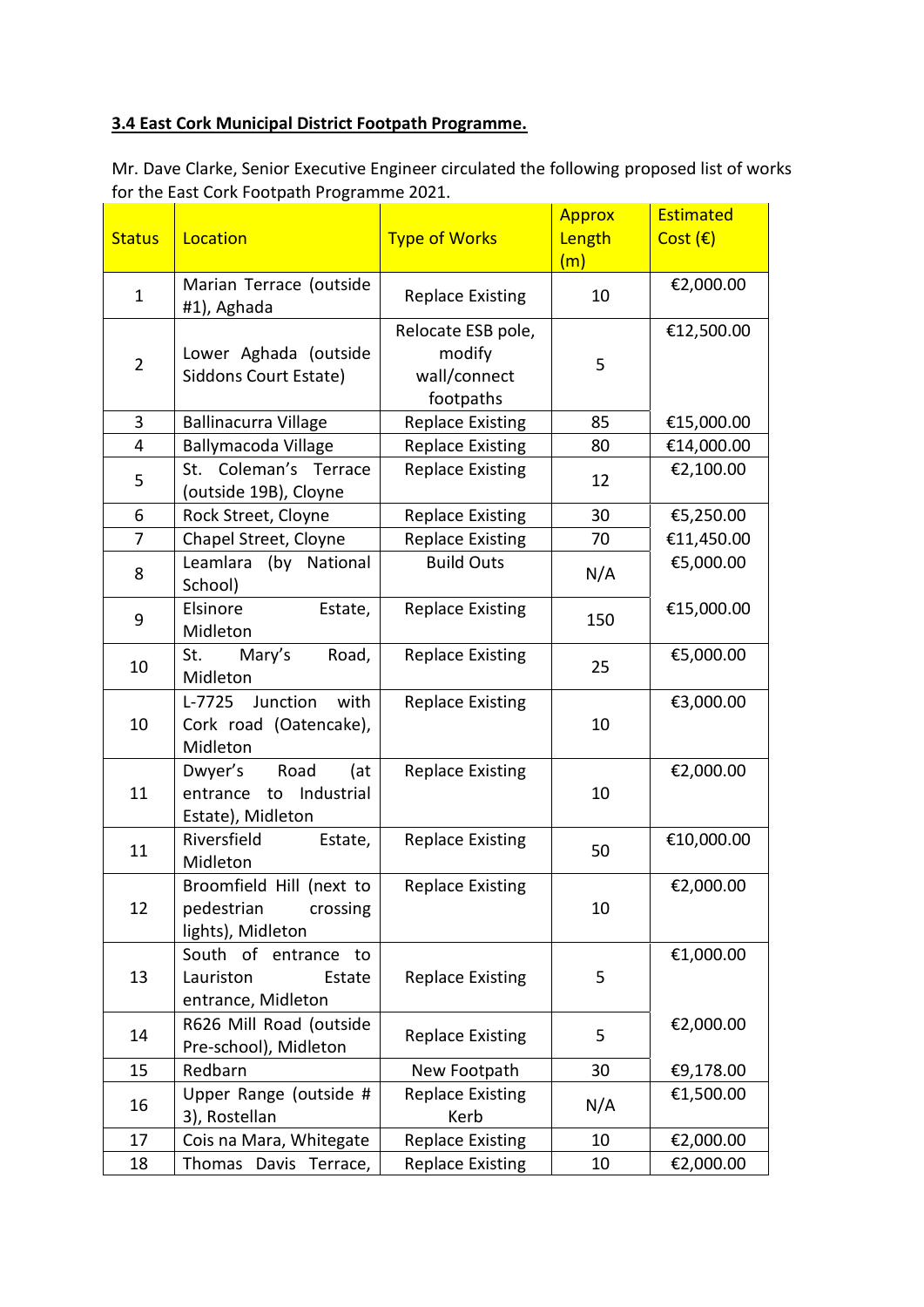|    | Whitegate                                        |                         |   |           |
|----|--------------------------------------------------|-------------------------|---|-----------|
| 19 | Lower Road, (outside 2<br>Wavecreast), Whitegate | <b>Replace Existing</b> | 8 | €1,200.00 |
|    |                                                  |                         |   | $Total =$ |
|    |                                                  | €123,178.00             |   |           |

The Engineer informed the Members that funding for the footpath programme is from a Countywide budget of €900,000. The budget is allocated on a per head of population basis with East Cork Municipal District receiving an allocation of €123,178.

This Report was marked as read.

## **3.5 East Cork Municipal District Public Lighting Programme.**

Mr. Dave Clarke, Senior Executive Engineer, circulated the following East Cork Municipal District Public Lighting Programme, 2021 following a budget provision of €41,579.

In considering priorities in drawing up the proposed programme various criteria were considered as attached. Consideration was given to the various motions, representations and requested for public lighting improvements on file. The programme has been prepared jointly with the Public Lighting Section. A total of 7 schemes are proposed as follows:

| Ref            | Municipal        | Location                                                            | Description                                                                                                                      | of<br>No.      | of<br>No.    | Estimated |
|----------------|------------------|---------------------------------------------------------------------|----------------------------------------------------------------------------------------------------------------------------------|----------------|--------------|-----------|
| No.            | <b>District</b>  |                                                                     |                                                                                                                                  | Additiona      | Retrofits    | Project   |
|                |                  |                                                                     |                                                                                                                                  | Lights         | Proposed     | Cost      |
|                |                  |                                                                     |                                                                                                                                  | Proposed       |              |           |
| $\mathbf{1}$   | <b>East Cork</b> | <b>Back</b><br>Range,<br>Lower<br>Aghada<br>Village                 | Retrofit<br>Existing<br><b>ESB</b><br>Pole between<br>1 & 2<br>Pole<br>near entrance<br><b>Back</b><br>at<br>Range,<br>Aghada    | $\Omega$       | $\mathbf{1}$ | €1,000.00 |
| $\overline{2}$ | <b>East Cork</b> | Hill,<br><b>Bun</b><br>Ballycotton                                  | Install 2 x new<br>lighting<br>column<br>at<br>entrance<br>to<br>Glor na Mara<br>Estate.                                         | $\mathbf{1}$   | 0            | €5,500.00 |
| 3              | East Cork        | Inch<br>Nat'l<br>School,<br>Ballymakibbo<br>Inch,<br>t,<br>Killeagh | Install 2 x new<br>additional<br>lighting<br>columns<br>on<br>from existing<br>light<br>on ESB<br>pole in front<br>of<br>school. | $\overline{2}$ | $\mathbf{1}$ | €6,200.00 |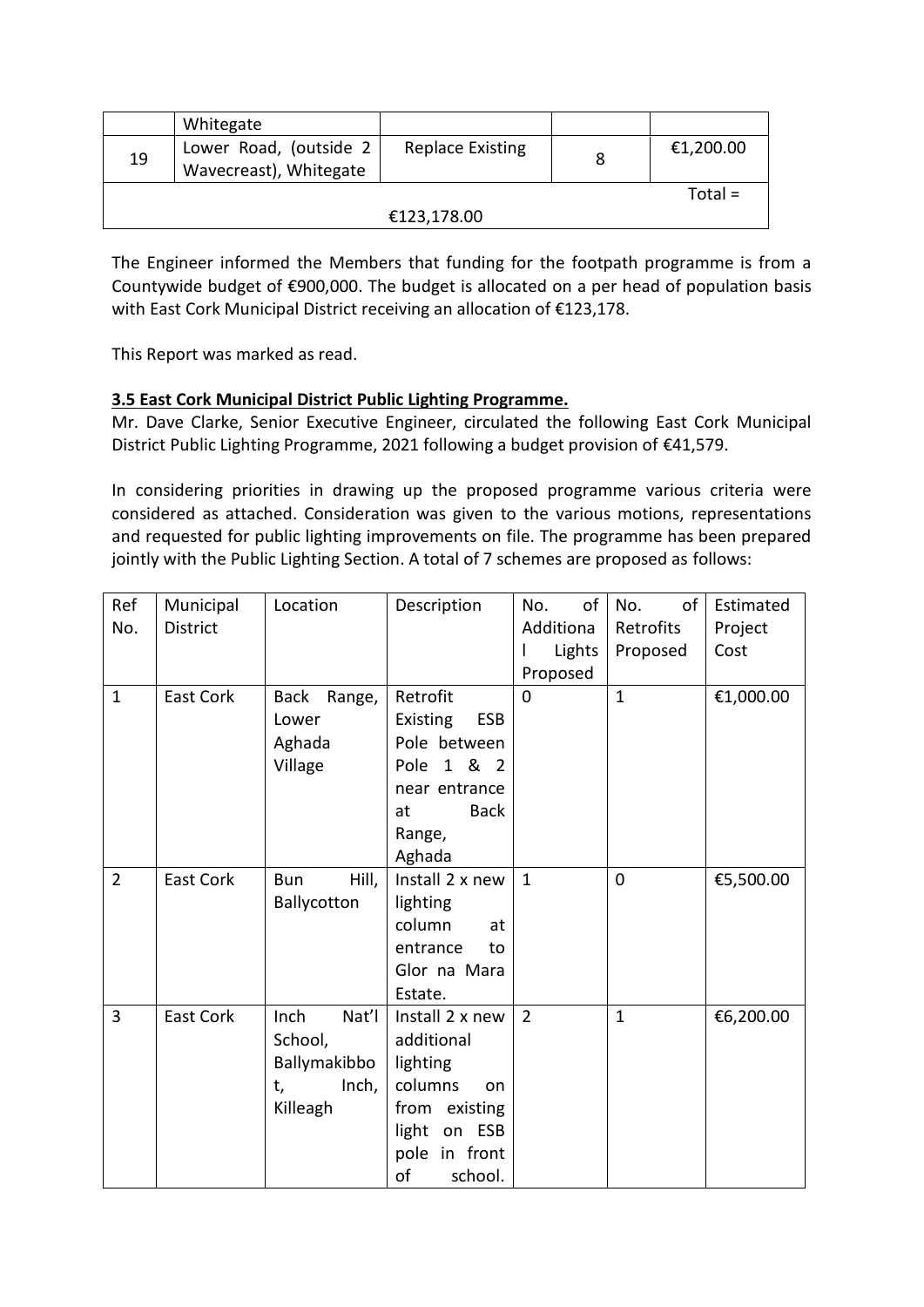|                |                  |                                                                 | Replace<br>retrofit light.                                                                                                                                                     |                |                |                |
|----------------|------------------|-----------------------------------------------------------------|--------------------------------------------------------------------------------------------------------------------------------------------------------------------------------|----------------|----------------|----------------|
| 4              | <b>East Cork</b> | O'<br>Brien's<br>Terrace,<br>Ballycotton                        | Install 1 x new<br>lighting<br>column<br>between Pole<br>&<br>63.<br>62<br>Install 1 x new<br>lighting<br>column<br>between Pole<br>63 & 64. Both<br>serviced from<br>Pole 63. | $\overline{2}$ | $\mathbf 0$    | €8,800.00      |
| 5              | East Cork        | Redbarn<br>—<br>Phase<br>$\mathbf{1}$<br>(Hotel<br>to<br>Beach) | Adding lights<br>No.<br>to<br>$\overline{4}$<br>vacant<br>columns<br>opposite<br>the<br>Hotel<br>and<br>leading down<br>towards<br>the<br>beach.                               | $\overline{4}$ | $\mathbf 0$    | €3,700.00      |
| 6              | <b>East Cork</b> | Redbarn<br>-<br>Phase<br>Ш<br>(Hotel<br>towards<br>speed limit) | Install 6 x new<br>lighting<br>column<br>and<br>lights<br>and<br>retrofitting 3<br>No.<br>existing<br>lights,<br>currently<br>at<br>road edge.                                 | 6              | $\overline{3}$ | €14,700.0<br>0 |
| $\overline{7}$ | East Cork        | Drury<br>Ave.,<br>Midleton<br>Phase 1                           | Install<br>$\overline{2}$<br>$\mathsf{x}$<br>retrofit lights.                                                                                                                  | $\mathbf 0$    | $\overline{2}$ | €1,679.00      |
|                |                  |                                                                 |                                                                                                                                                                                |                |                | €41,579        |

| <b>This</b> | report | was | marked | as | read. |
|-------------|--------|-----|--------|----|-------|
|-------------|--------|-----|--------|----|-------|

**4) Business Prescribed by Statute.** 

None.

# **5) Notices of Motion.**

5.1.1 Cllr. Danielle Twomey, received on 2<sup>nd</sup> April 2021.

"Can the following areas be inspected for road traffic calming measures: Old Cork Road, Midleton, Churchtown Village, and DunGourney Village".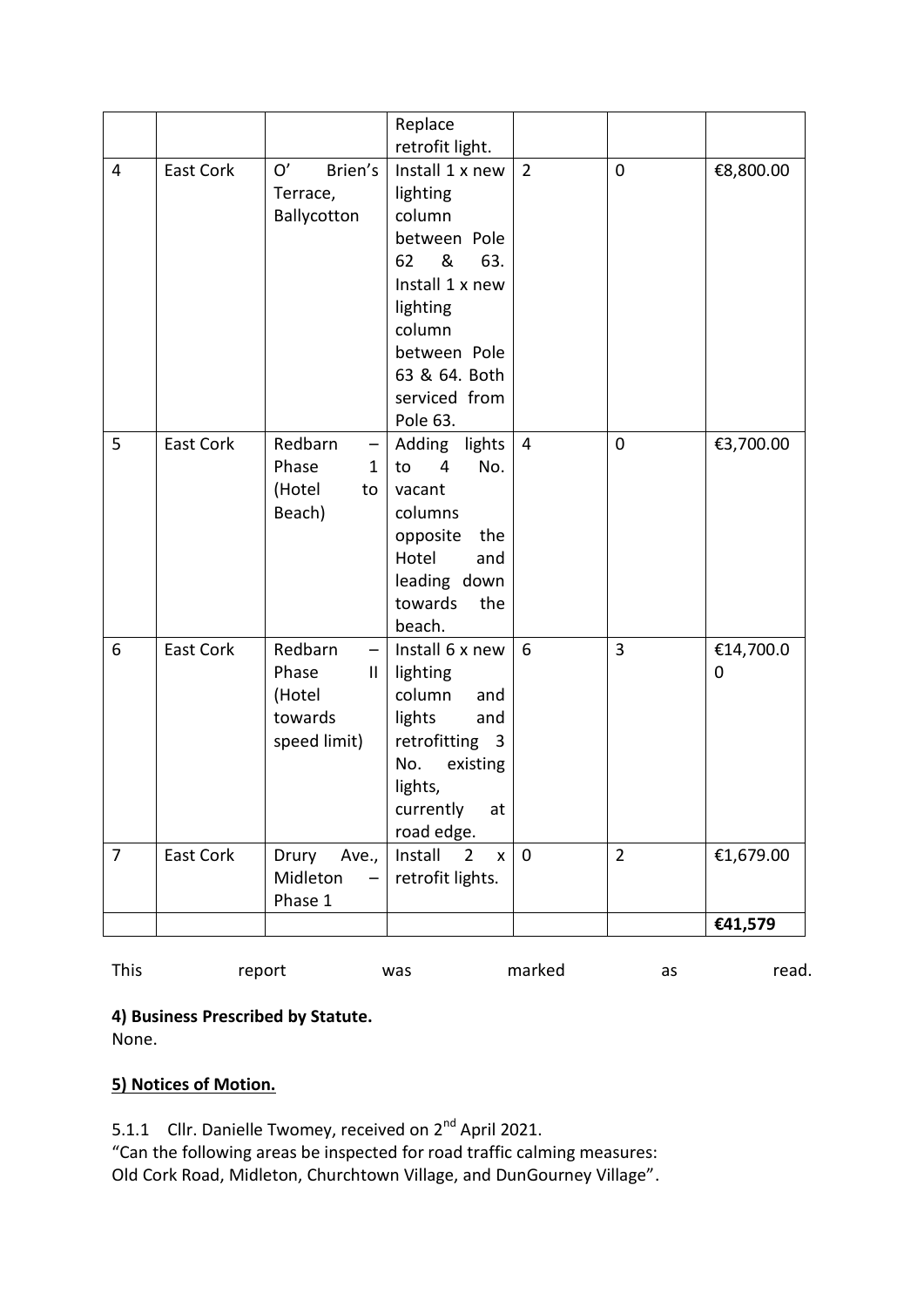Cllr. Linehan Foley seconded this motion.

Mr. Dave Clarke, Senior Executive Engineer informed the Members that Cork County Council applies to the Department of Transport through the Safety Improvement Scheme Grant for funding to introduce traffic calming measures on streets within a number of Towns and Villages throughout the County each year. The schemes approved for funding in East Cork for 2021 were given at the March Municipal District Meeting. Such schemes are applied for in September of the year prior to the works and are chosen having regard to requests from the Members and the general public and in conjunction with priority determination as set out in the Council's adopted Traffic Calming policies for Traffic Calming in Towns/Villages and in Estates. The above locations will be listed for consideration.

5.1.2 Cllr. Danielle Twomey, received on 21<sup>st</sup> April 2021.

"Can we have an update on the progress of securing an all-terrain beach wheelchair for the East Cork region. to provide accessibility to our beaches for all".

All Members supported this motion.

Ms. Helen Mulcahy, S/Municipal District Officer informed the Members that an audit is to be carried out in May of beaches from the Front Strand, Youghal to Redbarn by the Disability Federation of Ireland & Corks Sports Partnership and stated that a report on same will follow shortly after.

Mr. Seán O' Callaghan, Senior Executive Officer informed the Members that a number of years ago a beach wheelchair had been trialled at Claycastle which proved to be unsuitable due to the irregularities of the beach surface.

Cllr. Twomey requested that the study be expanded to Garryvoe.

Ms. Helen Mulcahy, S/Municipal District Officer stated a request can be made to add Garryvoe to the list.

5.1.3 Cllr. Danielle Twomey, received on 26<sup>th</sup> April 2021.

"Can the engineer investigate the R629 at the junction of Rosehill East. and that traffic calming measures be implemented in this area on the approach to the junction and further towards the junction of the upper and lower roads and Gearagh Road. That a combination of traffic calming measures be implemented here, including rumble strips, road marking refreshment and extension, signage and driver feedback signage".

Cllr. McCarthy seconded this motion.

The following report on this motion was received from Janette Kenny, Executive Engineer: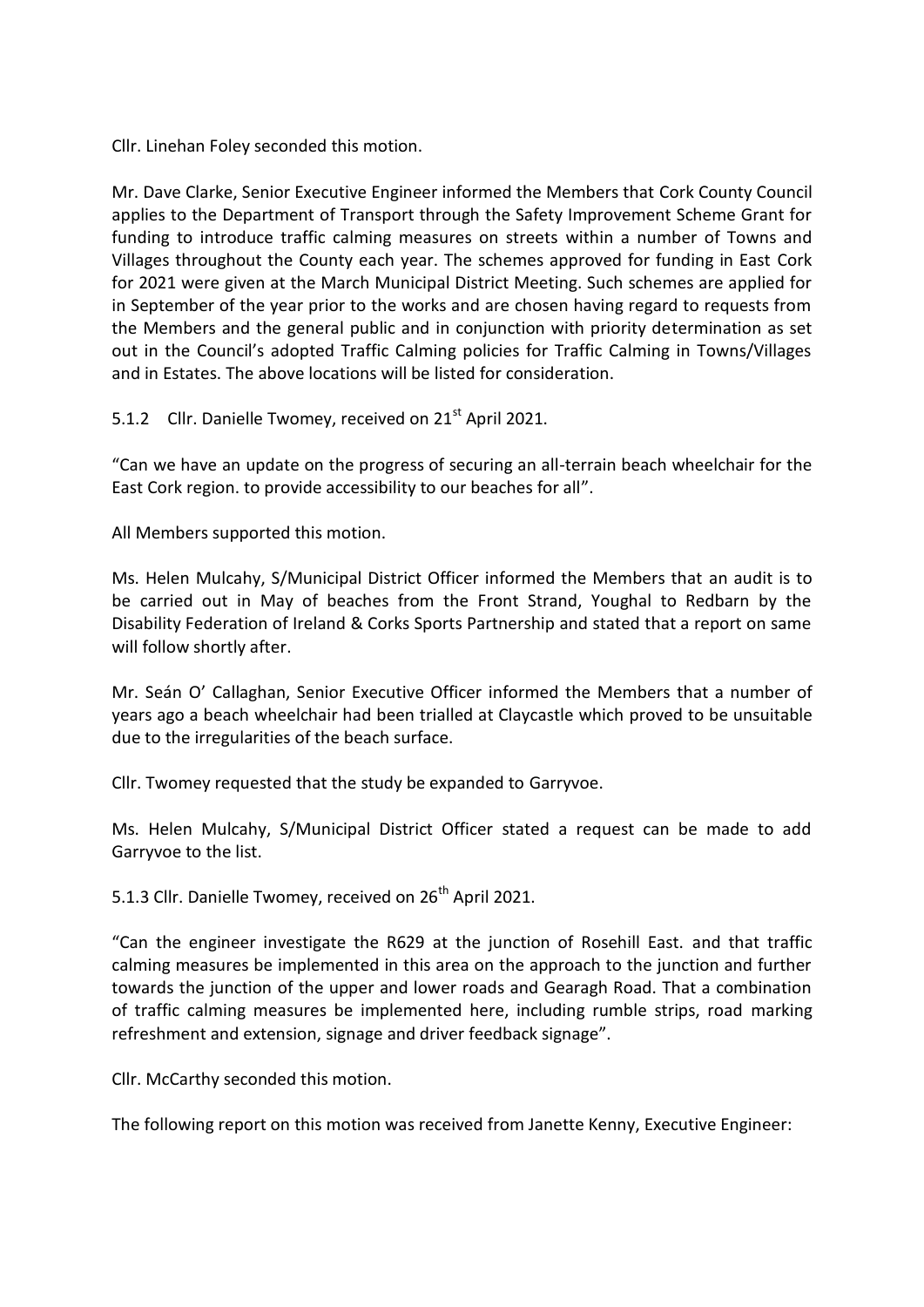There have been recent upgrades to road markings and signage on the R629 at this location, namely Stop bar marking at Rosehill East exit, multiple "Slow" Roadmarkings, a speed limit 50Km/h road marking as well as new Junction ahead diamond warning signage. Refreshing is required, to the STOP bar Roadmarkings at Kearney's Cross on both Gearagh Road and Church Road sides as well as the centre line. This is listed for the roadmarking contractor. A driver feedback sign could be considered on the northbound approach to Rosehill East of a suitable location is possible within the 50km/h zone.

5.1.4 Cllr Mary Linehan Foley, received on 23<sup>rd</sup> April 2021.

"Asking that an additional life buoy be erected opposite the galloping gourmet coffee dock on Front Strand Youghal".

Cllr. Hegarty seconded this motion.

Ms. Helen Mulcahy, S/ Municipal District Officer informed the Members that there is a lifebuoy situated at the grass bank close to the coffee dock.

Cllr. Linehan Foley asked if a lifebuoy could be placed closer to the prom are at the top of the first set of steps.

Ms. Helen Mulcahy, S/Municipal District Officer informed the Members that there is a concrete barrier on these steps closing them off as they are unsafe. It was agreed to meet Cllr. Linehan Foley on site to look into this matter further.

5.1.5 Cllr. Mary Linehan Foley, received on 23<sup>rd</sup> April 2021.

"Asking that Engineer looks at road safety measures for area in Front Strand from Lifeguard hut at end of prom to Aura, ie ramps or bumps".

Mr. Dave Clarke, Senior Executive Engineer informed the Members that Cork County Council applies to the Department of Transport through the Safety Improvement Scheme Grant for funding to introduce traffic calming measures on streets within a number of Towns and Villages throughout the County each year. The schemes approved for funding in East Cork for 2021 was given at the March Municipal District Meeting. Such schemes are applied for in September of the year prior to the works and are chosen having regard to requests from the Members and the general public and in conjunction with priority determination as set out in the Council's adopted Traffic Calming policies for Traffic Calming in Towns/Villages and in Estates.

The Engineer also stated that the planned new Lifeguard Station is to include road narrowing and a table top ramped crossing at this location which will provide a traffic calming function. The matter can be reviewed following the implementation of these works.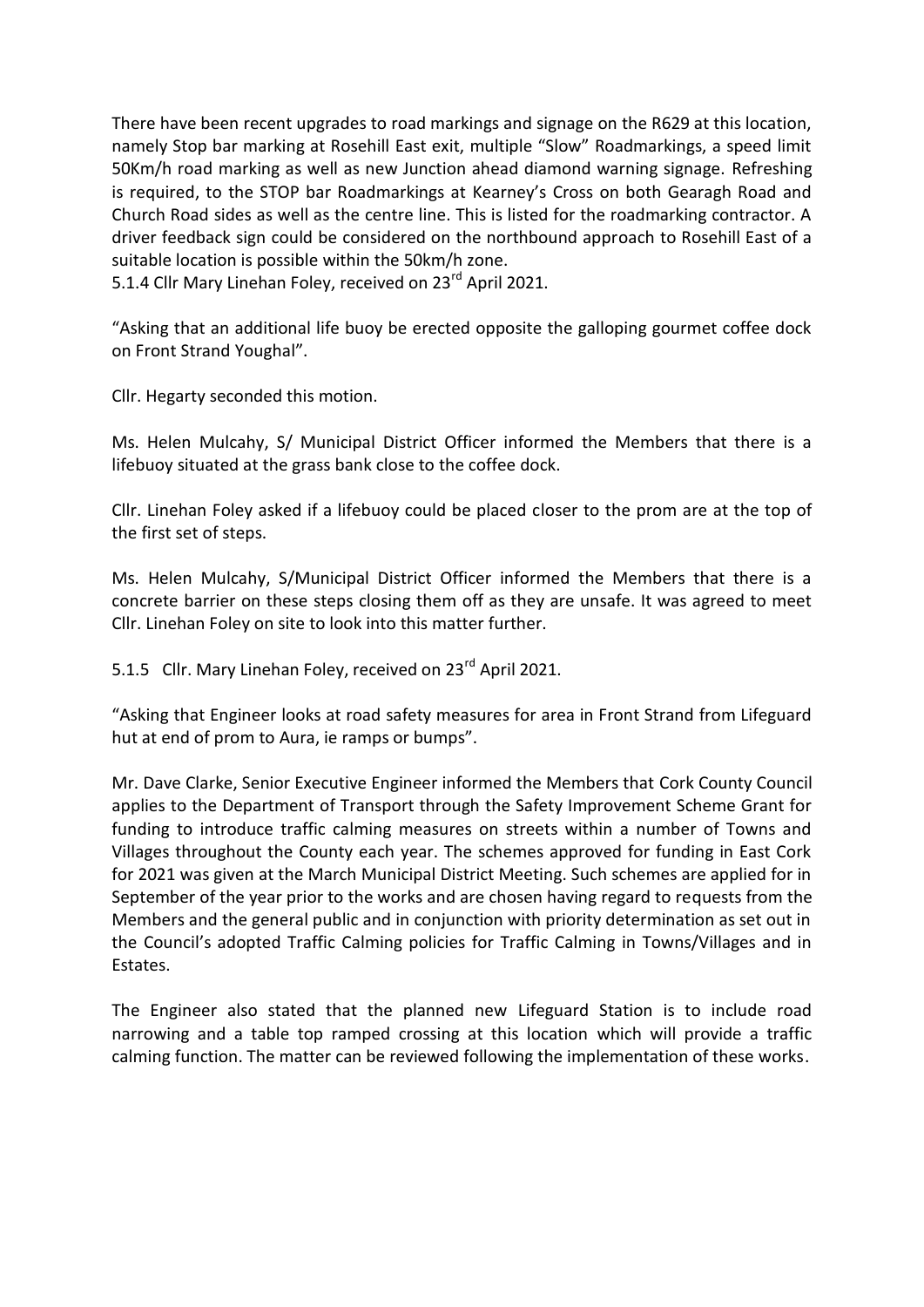5.1.6 Cllr. Mary Linehan Foley, received on 23<sup>rd</sup> April 2021.

"Look at double yellow lines at Allen's Quay as property getting damaged by trucks parking also look at maybe seated / benches area behind Aldi, and the green in Dominic Collins area and Town Walls area".

Cllr. Linehan Foley thanked all staff involved for the resurfacing works at Youghal Shipping.

Cllrs. Hegarty and Ahern seconded this motion.

Ms. Helen Mulcahy, S/ Municipal District Officer informed the Members that bollards have been ordered for the area at the rear of Aldi, but was in agreement with Cllr. Linehan Foley's proposal and agreed to the provision of a seat at this location.

The S/Municipal District Officer informed the Members that the green in Dominic Collins Place is the responsibility of Irish Water and also informed the Members excavation would be needed for the provision of a seat in the Town Walls area which could not be permitted as this is an area of architectural conservation.

5.1.7 Cllr. Susan McCarthy, received on 26<sup>th</sup> April 2021.

"In light of easing of restrictions including open of outdoor visitor attractions, that Council look at reopening the Ballycotton Cliff Walk as soon as possible".

Ms. Helen Mulcahy/S/Municipal District Officer informed the Members that this walk was originally closed at the request of the Ballycotton Community and a plethora of complaints from the community also and stated that it is the intention of Cork County Council to remove barriers and signage when it is safe to do so and in accordance with Public Health Guidelines.

5.1.8 Cllr. Susan McCarthy, received on 27<sup>th</sup> April, 2021.

"That council would undertake to progress as soon as possible the proposed Linear Park to run along the Owenacurra. The lack of amenity and green space in the northern end of the town has become a serious issue even more so in light of the new housing development along the Mill Road".

Mr. Seán O' Callaghan, Senior Executive Officer informed the Members that this matter will be clarified at the meeting to be held on Thursday  $6<sup>th</sup>$  May next under the Midleton URDF.

5.1.9 Cllr. Susan McCarthy, received on 28<sup>th</sup> April 2021.

"That council add Laurel Court to schedule of works for resurfacing. There are many elderly residents with mobility issues and the road surface is breaking up with loose chips, cracks and potholes which makes it difficult to negotiate".

The following report was received from Ms. Janette Kenny, Executive Engineer: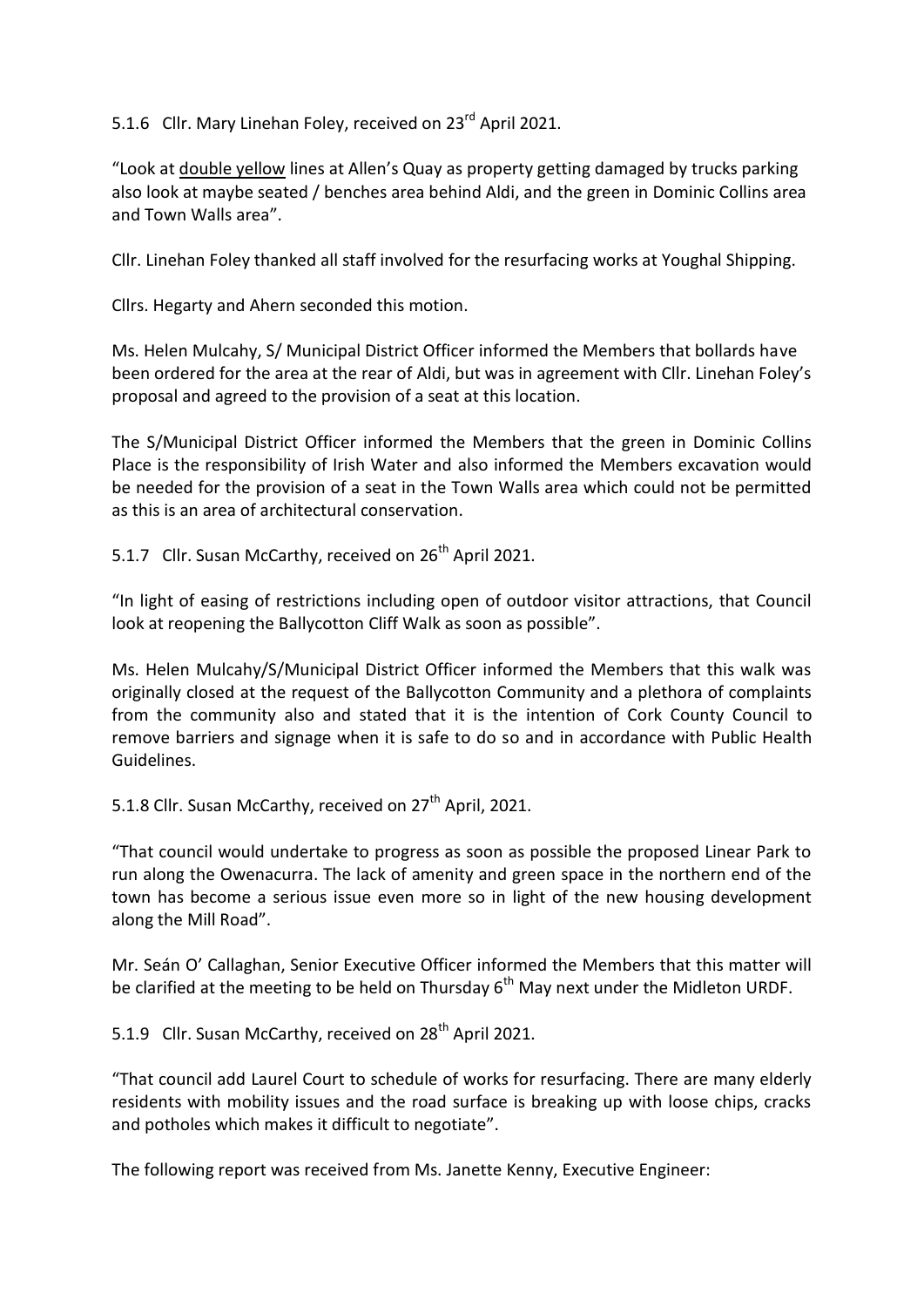There are currently some potholes in Laurel Court which will be listed for repair in order of priority. These are damaged kerbs at the radius of the green area that are fallen over, these will be listed for re-setting.

5.1.10 Cllr. Michael Hegarty, received on  $27<sup>th</sup>$  April 2021.

"Repairs to road and footpath at Fr. Murphy's Terrace, Ballinacurra.".

The following report was received from Ms. Janette Kenny, Executive Engineer:

The footpath at Fr. Murphy's Place is a legacy narrow footpath only approximately 900mm wide in front of the houses. There is a section of path also over the bridge to the R629. A section of path on the bridge has gross defects and will be listed for repair as soon as possible. The remainder of the pathway on the estate will be surveyed and considered in order of priority.

5.1.11 Cllr. Michael Hegarty, received on 27<sup>th</sup> April 2021.

"Update on repairs to damaged bridge walls at Garryvoe and Mogeely".

Mr. Dave Clarke, Senior Executive Engineer informed the Members that works are being projected by the Council's Rural & Local Roads Design Office and stated that a consultant has been appointed and design/tender documents are currently being prepared.

5.1.12 Cllr. Michael Hegarty, received on 27<sup>th</sup> April 2021.

"Resurfacing and improvements to roads at Main Street, Whitegate".

Mr. Dave Clarke, Senior Executive Engineer informed the Members that the Irish Water major sewerage project is currently at planning stage with a planning application before Cork County Council, the works include major pipe laying in the road carriageway. Road reconstruction, including road narrowing, and traffic calming measures of the main road through the village will follow the pipe reinstatement settlement period.

5.1.13 Cllr. Liam Quaide, received on 30<sup>th</sup> March 2021.

"That the East Cork Municipal District draw up a plan that is tailored to our current outdoor staffing allocation, community group activity and business engagement for dealing with waste management in public spaces over the coming weeks/months, with unprecedented volumes of people expected to visit our beaches and other scenic areas due to the easing of domestic travel restrictions".

All Members supported this motion.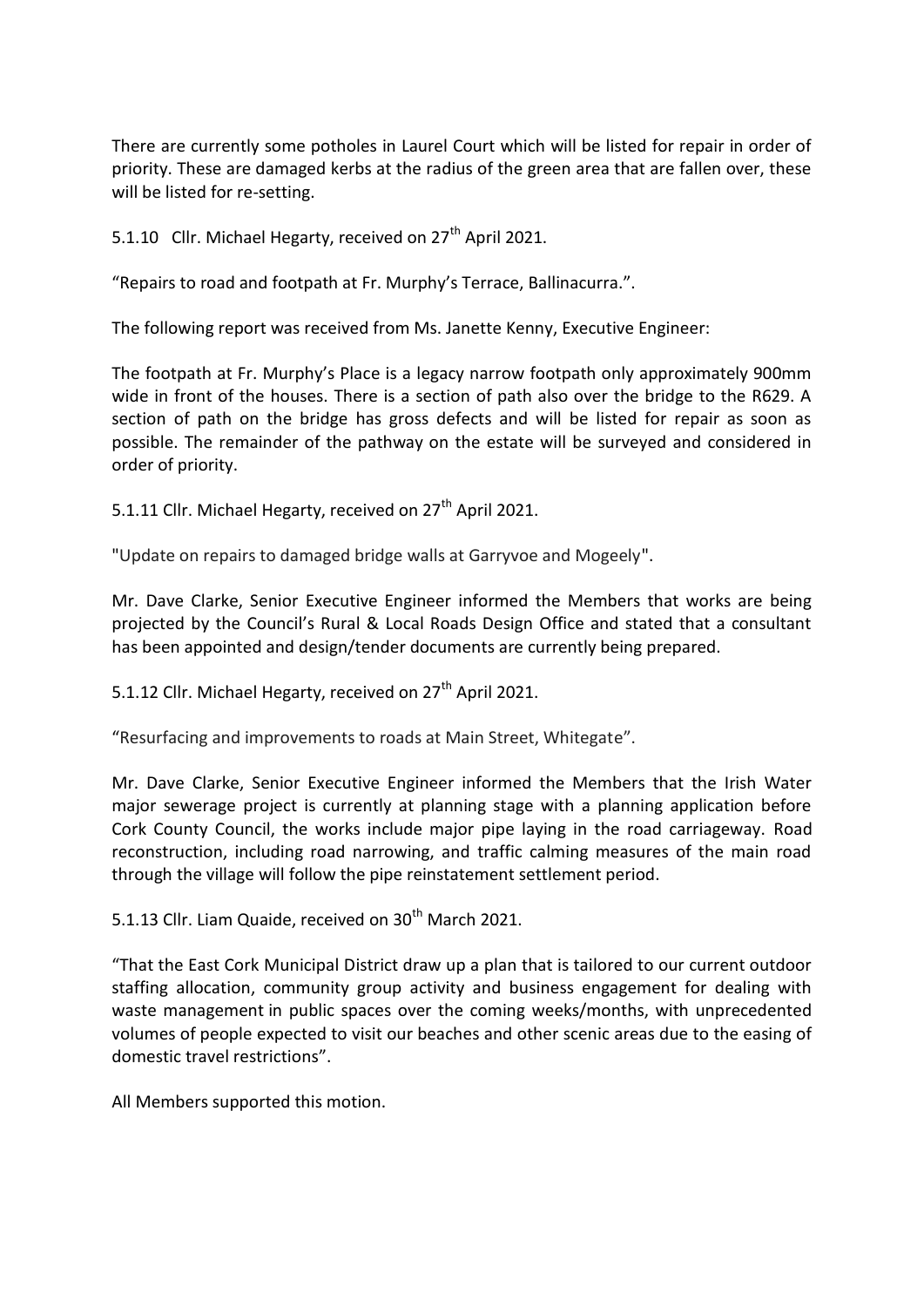Ms. Helen Mulcahy, S/Municipal District Officer informed the Members that €560,000 is spent annually on street cleaning in Midleton and Youghal and stated that bins are emptied 7 days a week and twice a day in the summer period, and also informed the Members that the public toilets are opened 7 days a week also.

Mr. Seán O' Callaghan, Senior Executive Officer informed the Members that he concurred with the S/Municipal District Officer on this matter and informed the Members that he is awaiting a report from the CEO regarding a review on public convenience measures.

The Senior Executive Officer informed the Members that public conveniences in the East Cork area are cleaned and stocked with supplies each morning and also informed the Members that new public conveniences are ordered for the Front Strand area. The Senior Executive Officer and also stated that the Redbarn and Garryvoe toilet were upgraded a few years ago.

Ms. Helen Mulcahy, S/Municipal District Officer informed the Members that 2 of the toilets on the Front Strand area are presently closed as high winds caught and damaged the doors and stated that 4 of 6 units will be replaced with brand new facilities with the remaining two being replaced by second hand units which are in perfect condition and stated that all should be operation in the next week.

5.1.14 Cllr. Liam Quaide, received on 30<sup>th</sup> March 2021.

"Any update on funding to resurface damaged parts of the People's Path from Whitegate to Rostellan, as discussed at the December 2020 Municipal meeting".

Ms. Helen Mulcahy, S/Municipal District Officer informed the Members that an Application for funding was made under the Outdoor Infrastructure Recreation Scheme but was unsuccessful and stated that Cork County Council will continue to explore all avenues to secure funding for this path.

Mr. Seán O' Callaghan, Senior Executive Officer informed the Members that grant assistance has been provided for this amenity over the years and that this project will be considered for submission under the Outdoor Recreation Infrastructure Scheme again in 2021.

The Senior Executive Officer informed the Members that funding will be considered once again under this year's scheme which is due out quite shortly and he will revert back to the Members on this in due course.

5.1.15 Cllr. Ann Marie Ahern, received on 27<sup>th</sup> April 2021.

" Similar to the Crosshaven to Carrigaline Railway Walk, that East Cork MD install solar light markings on walkways in East Cork".

Mr. Seán O' Callaghan, Senior Executive Officer informed the Members that this matter will be considered but stated that there may be ecological concerns which would have to be taken into consideration.